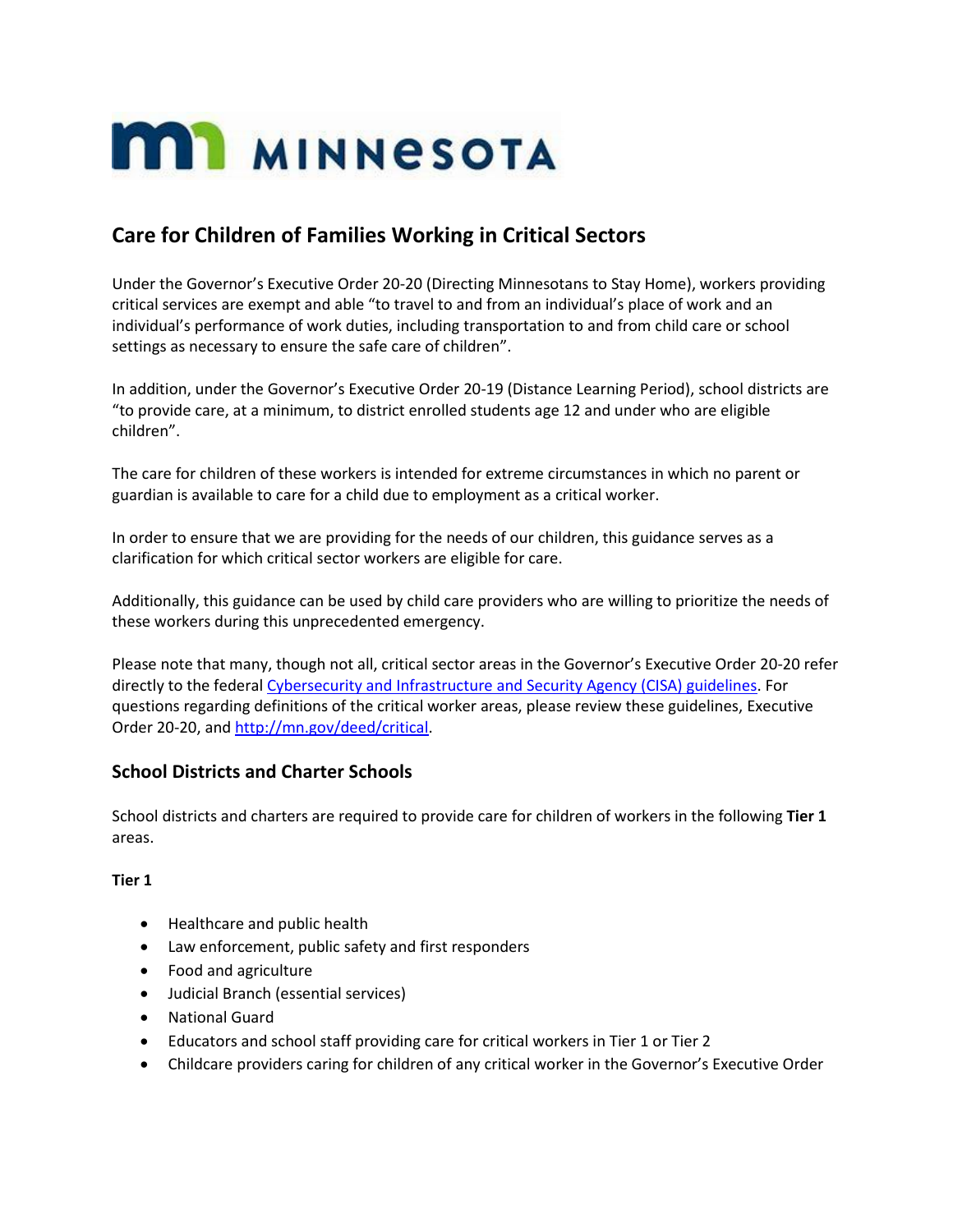Districts should carefully consider their local community needs related to care for workers beyond those listed in Tier 1. In addition, based on community workforce needs and local staffing and space considerations, school districts are encouraged to provide care for children of workers in Tier 2. The **Tier 2** list is provided below.

## **Tier 2**

- Energy
- Water and Wastewater
- Transportation and logistics
- Public works
- Communications and information technology
- Other community-based government operations and essential workers
- Critical manufacturing
- Hazardous materials
- **•** Financial services
- Chemical
- Defense industrial base
- Charitable and social services organizations
- Shelters for displaced individuals
- State workers essential to the continuation of Minnesota Unemployment Insurance

# **Childcare Providers**

Childcare providers are strongly encouraged to provide care for children of all critical workers. Childcare providers should start with age 0-5 children of workers in Tier 1, then care for any other age 0-5 children of critical workers, and lastly with capacity, provide care to any child 12 and under of critical workers.

Childcare providers should start by providing care to age 0-5 children of these Tier 1 workers:

- Healthcare and public health
- Law enforcement, public safety and first responders
- Food and agriculture
- Judicial Branch (essential services)
- National Guard
- Educators and school staff providing care for critical workers in Tier 1 or Tier 2
- Childcare providers caring for children of any critical worker in the Governor's Executive Order

Then, childcare providers should care for any other age 0-5 children of critical workers, and lastly with capacity, provide care to any child 12 and under of critical workers. In addition to critical sectors listed above, workers in critical sectors also include:

- Energy
- Water and Wastewater
- **•** Transportation and logistics